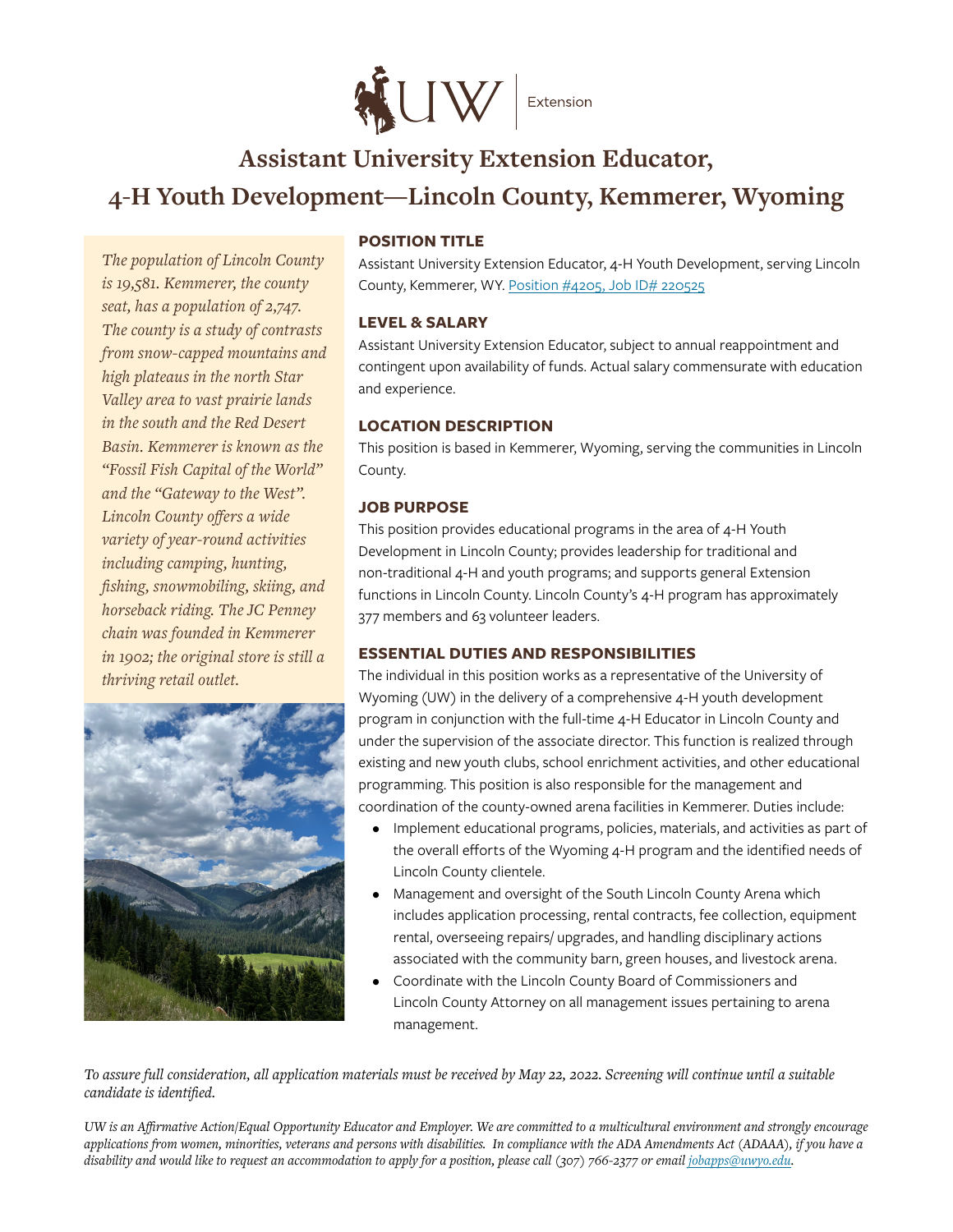- Pursue grants and other funding sources for continued upgrades for the South Lincoln County Arena.
- Organize, coordinate, and support participation in 4-H events, camps, clinics, contests, and fairs.
- Provide leadership in recruiting, training, and retention of adult volunteers.
- Provide leadership in recruiting and retaining youth members in clubs.
- Provide leadership and support to 4-H Clubs, 4-H Councils, and project committees.
- Provide information to volunteers, youth, and parents regarding educational opportunities through the use of e-mail, social media, applications, and print communication formats.
- Foster relationships and develop partnerships with other youth serving groups, schools, or organizations.
- Coordinate registration, supervision, and transportation for participants in 4-H related events held in other counties, across the state, or out of state.
- Implement program evaluation, documentation, and reporting.
- Provide administrative oversight to financial and fundraising efforts involving 4-H youth and volunteers.
- Foster a culture of positive youth development in all 4-H programming efforts.
- Contribute to various teams including county office, multi-county area, state 4-H initiative, youth issues, and other UW Extension initiative teams.
- A valid driver's license and serviceable/insured vehicle.
- The ability to participate in physically active educational experiences. PLEASE NOTE: Duties of this position often include physical activities associated with experiential learning. The University of Wyoming is an EEO/Affirmative Action employer and employees with disabilities may request reasonable accommodations.

## **MINIMUM QUALIFICATIONS (REQUIRED)**

- An earned bachelor's degree with academic training and/or professional experience relevant to the responsibilities of the position.
- Valid driver's license.
- Demonstrated prior 4-H experience.
- Knowledge of positive youth development principles and teaching methods.
- Demonstrated skills and abilities to organize and facilitate educational programs and activities such as; contests, workshops, camps, and/or fairs as part of the 4‑H program.

#### **DESIRED QUALIFICATIONS**

- Experience recruiting, training, and managing adult volunteers.
- Academic training and/or experience to support mastery of specific 4-H projects.
- Demonstrated knowledge of educational program development, implementation and evaluation.
- Experience teaching youth and adult audiences.
- Excellence in ability to communicate orally and in writing. Evidence documented through application materials and experience.
- Experience in developing partnerships with other youth serving organizations and fostering positive relationships with community stakeholders.
- Demonstrated teamwork.
- Experience with underserved and/or diverse youth audiences.
- Knowledge of Extension and the land‑grant university system.
- Knowledge of and appreciation for rural and agricultural communities.

## **APPROXIMATE TIME DISTRIBUTION**

- $\bullet$  4-H and Youth Development  $-50\%$
- Management and oversight of the South Lincoln County Arena area 50%